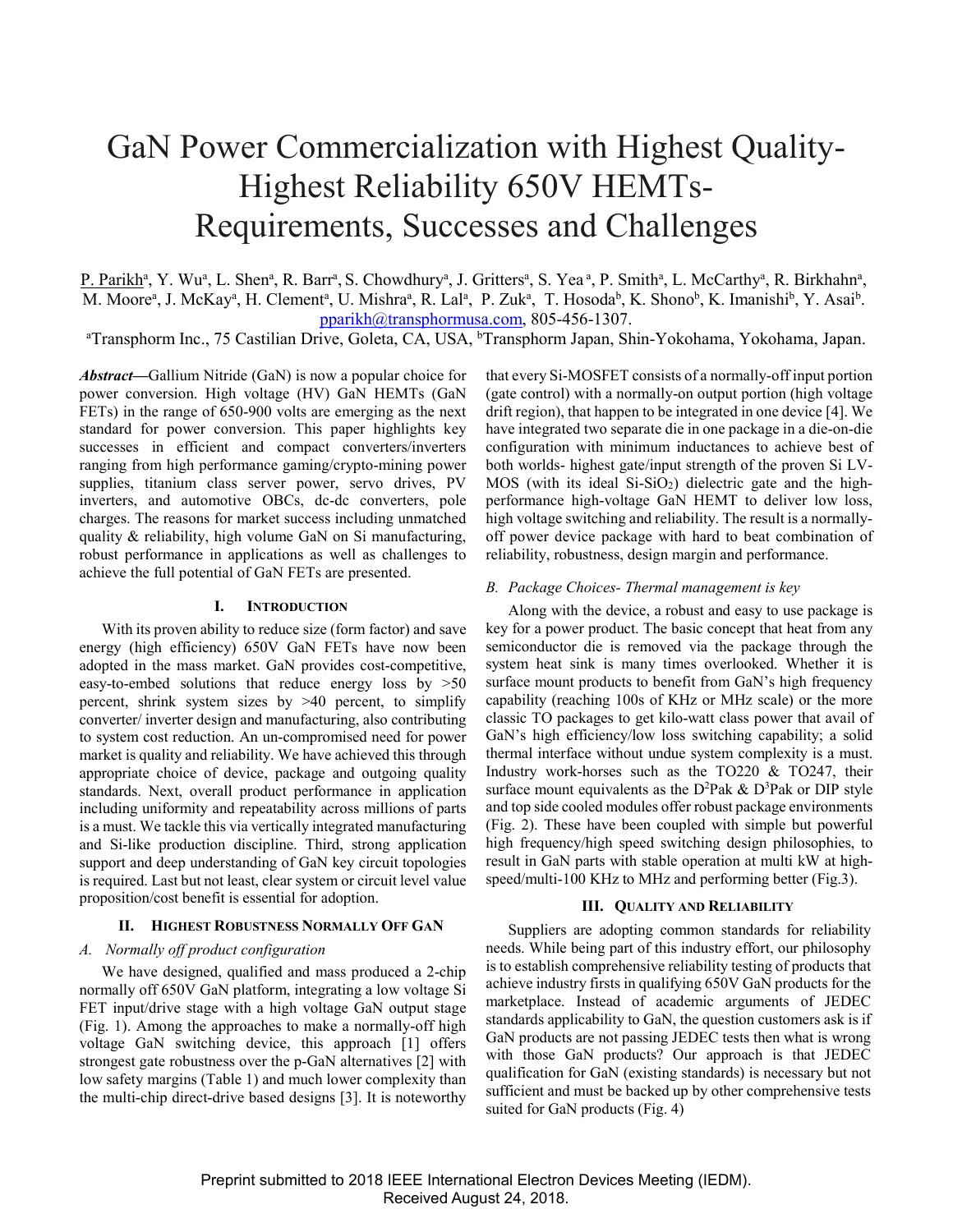# *A. Qualification and Intrinsic Reliability*

In addition to achieving successful JEDEC and AEC Q101 qualification of the 650V GaN platform [5], intrinsic lifetest along with associated failure modes and acceleration factors was also reported with both voltage and temperature based acceleration factors for the critical high voltage reverse bias failure mode [6], shown in Fig 5. Use plots indicate wear out of the device at 480V does not begin before 1 million hours, at any temperature within the ratings.

# *B. Quality levels/FIT rates*

A key consideration is that parts may fail prior to intrinsic lifetime due to defects not screened out in the manufacturing/ test process including infant mortality or random failures during the useful life. Practically, potential fails in the first  $10<sup>5</sup>$ hours for a given mission profile need understanding. The robustness of our 650V GaN FETs to well over 1000 Volts enables testing to failure using voltage acceleration with a 2 dimensional reliability matrix against voltage and temperature. Both FIT (Failure in Time) for constant failure rate (also equivalent to MTBF) and PPM (Parts Per Million) testing was done per the detailed methodology based on JEDEC std. 74A Annex G [7], reported elsewhere [8]. The results (Fig 6) predict FIT of 1.3, along with an annual failure rate of 0.001% ( $\sim$ 10ppm) at 520V, 100C. This preliminary but comprehensive study gives a strong proof point of quality levels and field performance predictability for GaN devices.

# *C. Application centric (Switching) reliability considerations*

We have also subjected our devices to switching stresses including comprehensive HTOL testing under actual power conversion operation at 175C, 300 KHz for 3000 hours (Fig 7) and accelerated switching at 150 KHz, Room Temp-125C at more than 1000 volts. No significant change is observed during as well as before/after HTOL testing. Initial accelerated switching tests indicate switching lifetime >108 hours (Fig 8).

# **IV. MANUFACTURING SCALE AND METRICS**

It is a requirement that for any technology to exhibit the highest levels of quality and reliability, high levels of wafer-fab and product yields with adequate process capabilities and control must be established. Transphorm's commercial JEDEC and AEC qualified GaN HEMT power products are manufactured in an automotive grade 6-inch Si CMOS wafer fab. We have previously reported Silicon like manufacturing, yields (Fig 9) and process capabilities for our HV-GaN manufacturing [9]. Further, complete SPC tracking and control charts for hundreds of manufacturing/test parameters is routine.

# **V. APPLICATION PERFORMANCE AND SYSTEM VALUE**

The ultimate proof of the accepted reliability and robustness standards comes from use of the high voltage GaN products from various suppliers by a wide customer base. This has already started and many leading companies are now in production with high voltage GaN devices. As examples, Corsair has introduced best in class 1.6kW gaming power supplies with unparalleled performance at par cost based on the Totem Pole architecture enabled by 650V/50mohm GaN in TO247 packages (Fig. 10), Bel Power Systems has introduced these 50mohm TO247 products in their 3kW TET3000 Titanium class Server Power Supplies [10] and Yaskawa Electric has introduced TO220 based products in an innovative integrated servo amplifier-motor drive system [11]. With strong circuit benefits (Fig 11) and ability to reduce size, weight and improve miles per gallon, GaN FETs are being designed in EV  $&$  HEV applications such as on  $&$  off board chargers and auxiliary power conversion in the 3-10kW range.

#### **VI. CHALLENGES- SYSTEM CONSIDERATIONS**

Challenges for wide adoption lie in the areas of system integration, robust supply, standards and cost improvements.

In systems, GaN offers high value within the AC to DC bridgeless totem-pole PFC, which unlike the well-established analog based classic boost PFC use digital programming. The Totem-pole PFC though using similar control techniques requires ground up development with additional needs such as soft start control and polarity definition with firmware design knowledge. Focused reference design such as the 3.3 kW PFC reference (Fig 12) assist customers get over this digital control hump. Having GaN solutions with sufficient drive margin (gate robustness), preferably with off the shelf standard drivers also aids system design experience.

As another challenge, customers designing with GaN must be assured performance in actual ac operation during power conversion as claimed on the datasheet and not suffer from any dynamic effects. In addition to designing for and 100% monitoring for such dynamic effects control, we ensure that datasheet ratings and maximums include such effects. In other words, what you see should be what you get. The good news for the GaN industry is now that this standard is widely agreed and various manufacturers have embraced it.

A robust supply chain with multiple sources enables user confidence. Transphorm has partnered with Fujitsu to establish 6-inch GaN wafer manufacturing in an automotive certified Siwafer foundry in Aizu-Japan (now beginning to offer 3rd generation products) while others like GaN Systems, Navitas and EPC avail external foundries in Taiwan. Like Transphorm, companies like Infineon, Panasonic control their manufacturing lines, a distinct advantage in the first 10-15 years of any new semiconductor ramp. Transphorm is also committed to expand partnerships, including establishing credible second sources for its products. Finally, GaN device costs are on course for continuous reduction to approach and in some cases already beat Si Super-junction, especially at the system level.

### **VII. SUMMARY AND ACKNOWLEDGEMENTS**

As GaN FETs launch into an exciting growth phase with multiple suppliers, continuous focus on reliability, supply assurance, value/cost will enable user confidence that will let GaN challenge the existing slots and be a forerunner for new growing power conversion applications like automotive.

The authors sincerely appreciate the contributions of the broader Transphorm team, our vendors, manufacturing partners notably Aizu-Fujitsu foundry, customers and financial partners in making this happen.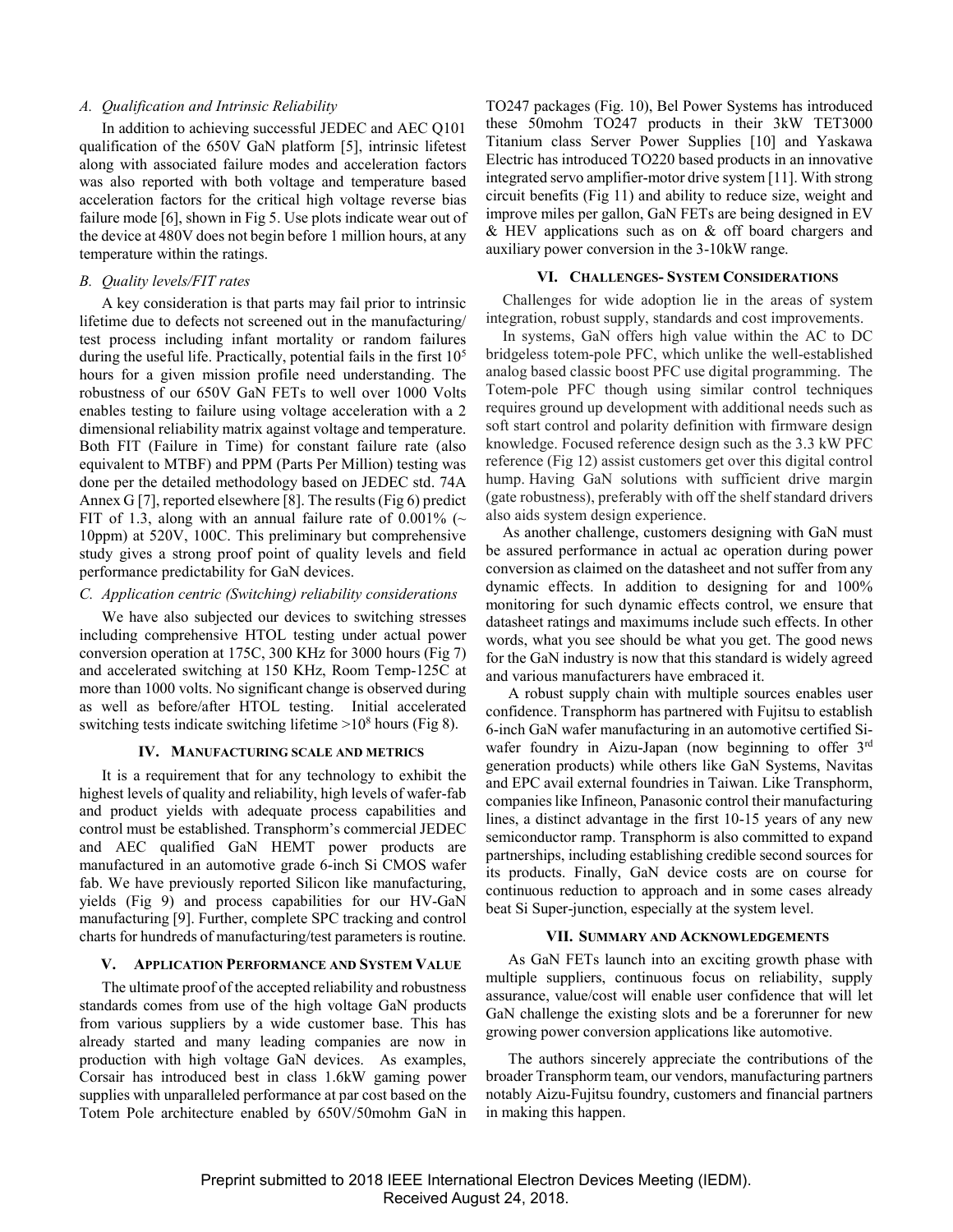#### **REFERENCES**

- [1] P. Parikh, et. al., "Commercialization of 600V GaN HEMTs," 2014 SSDM, Tsukuba, Japan (2014).
- [2] D. Marcon, et. al., "Direct comparison of GaN-based e-mode architectures (recessed MISHEMT and p-GaN HEMTs) processed on 200mm GaN-on-Si with Au-free technology", Proc. SPIE 9363, GaN Materials and Devices (2015).
- [3] P. Brohlin, et. al, "Direct-drive configuration for GaN devices",
- http://www.ti.com/lit/wp/slpy008/slpy008.pdf, 2016.
- [4] Lazlo, B. "Design and Application Guide for High Speed MOSFET Gate Drive Circuits", (2006).
- [5] K. Smith and R. Barr, Reliability Lifecycle of GaN Power Devices, 2017 and continuous updates at " http://www.transphormusa.com/wpcontent/uploads/2016/02/rel iability-lifcycle-at-transphorm.pdf
- [6] K. Smith etal, Microelectronics Reliability 58(2016)197-203
- [7] JESD74A Early Life Failure Calculation Procedure for Semiconductor Components
- [8] R. Barr et al, "High Voltage GaN Switch Reliability", WIPDA, 2018.
- [9] S. Chowdhury, et. al., "650V Highly Reliable GaN HEMTs on Si Substrates over Multiple Generations: Matching Silicon CMOS Manufacturing Metrics and Process Control", IEEE CSICS, Austin, Texas, (2016).
- [10]S. Taranovich, "PFC Totem Pole Architecture and GaN combine for high power and efficiency", Electronic Design News (EDN), June 14 (2017).
- [11]Yaskawa Electric Company, "Yaskawa to Launch the World's First GaN Power Semiconductor Equipped Servo Motor with Built-in Amplifier, A New Addition to the AC Servo Drives Σ (Sigma)-7 Series", May 26, 2017.



Fig. 1. Robust normally off GaN achieved by integration of LV Si MOSFET and HV GaN



Fig. 2 Array of packaged products both lead based, surface mount that are amenable to meeting stringent qualification standards: TO-247, TO-220, D3PAK, D2PAK (Auto Q101 standards) and PQFN (JEDEC/Industrial standards.)

| <b>Device</b>                                  | <b>Threshold Voltage</b><br>(V) | <b>Gate Plateau</b><br>Voltage(V) | $V_{cs}$ Rating (V) | <b>Gate Safety</b><br>Margin (V) |
|------------------------------------------------|---------------------------------|-----------------------------------|---------------------|----------------------------------|
| Transphorm GaN, Gen-3, 2-<br>chip normally off | 4.0                             | 6                                 | 20                  | $20 - 6 = 14$                    |
| 1-chip normally off, A                         | 1.7                             |                                   |                     | $7 - 3 = 4$                      |
| 1-chip normally off, B                         | 1.2                             | 2.2                               | 4.5                 | $4.5 - 2.2 = 2.3$                |
| 1-chip normally off, C                         | 1.4                             | 2.7                               | 6                   | $6 - 2.7 = 3.3$                  |

Table 1. Common approaches for normally-off: 2-chip integrated solution provides +4V threshold, high design margin and gate robustness



A well designed 70 mohm GaN 2-chip normally off in a robust TO220 package outperforms single chip E-mode on the market- higher power with smaller die (enabled by thermally robust package and GaN die with excellent dynamic switching characteristics





Fig. 4. Complete suite of quality and reliability for 650V GaN in volume production

Preprint submitted to 2018 IEEE International Electron Devices Meeting (IEDM). Received August 24, 2018.